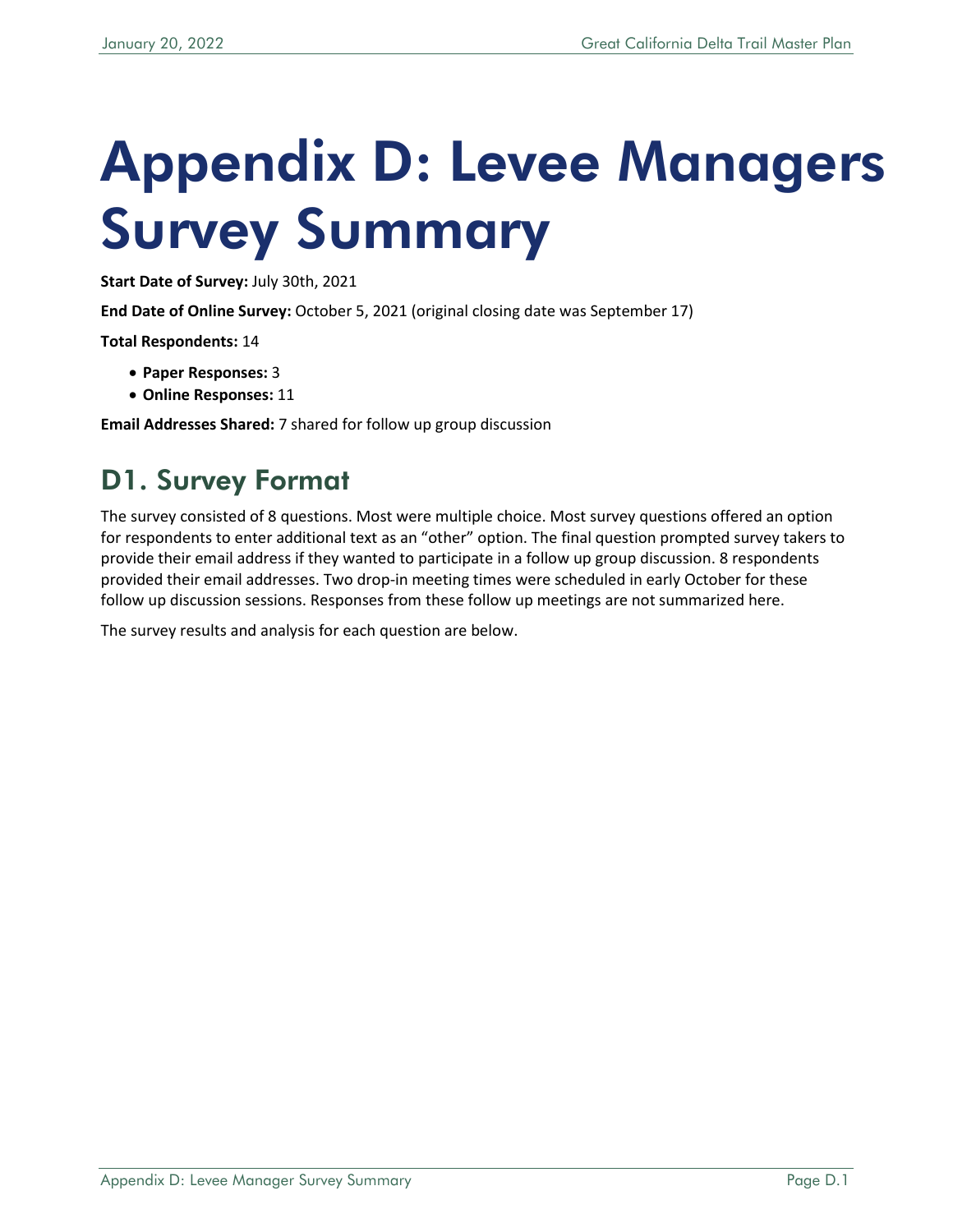

Figure D-1: Map of Levee Manager Survey Respondents

The map of Levee Manager survey respondents above indicates which reclamation districts were represented by the 14 surveys submitted. Over 50 reclamation districts were covered, with the majority located in the northern and central portions of the Delta Study Area. Reclamation districts shown in lighter green had 1 survey response submitted for their district. Reclamation districts shown in darker green had 2 survey responses submitted. Reclamation districts show in blue had no response to the survey. Contact information for 3 reclamation districts could not be found and did not receive the survey.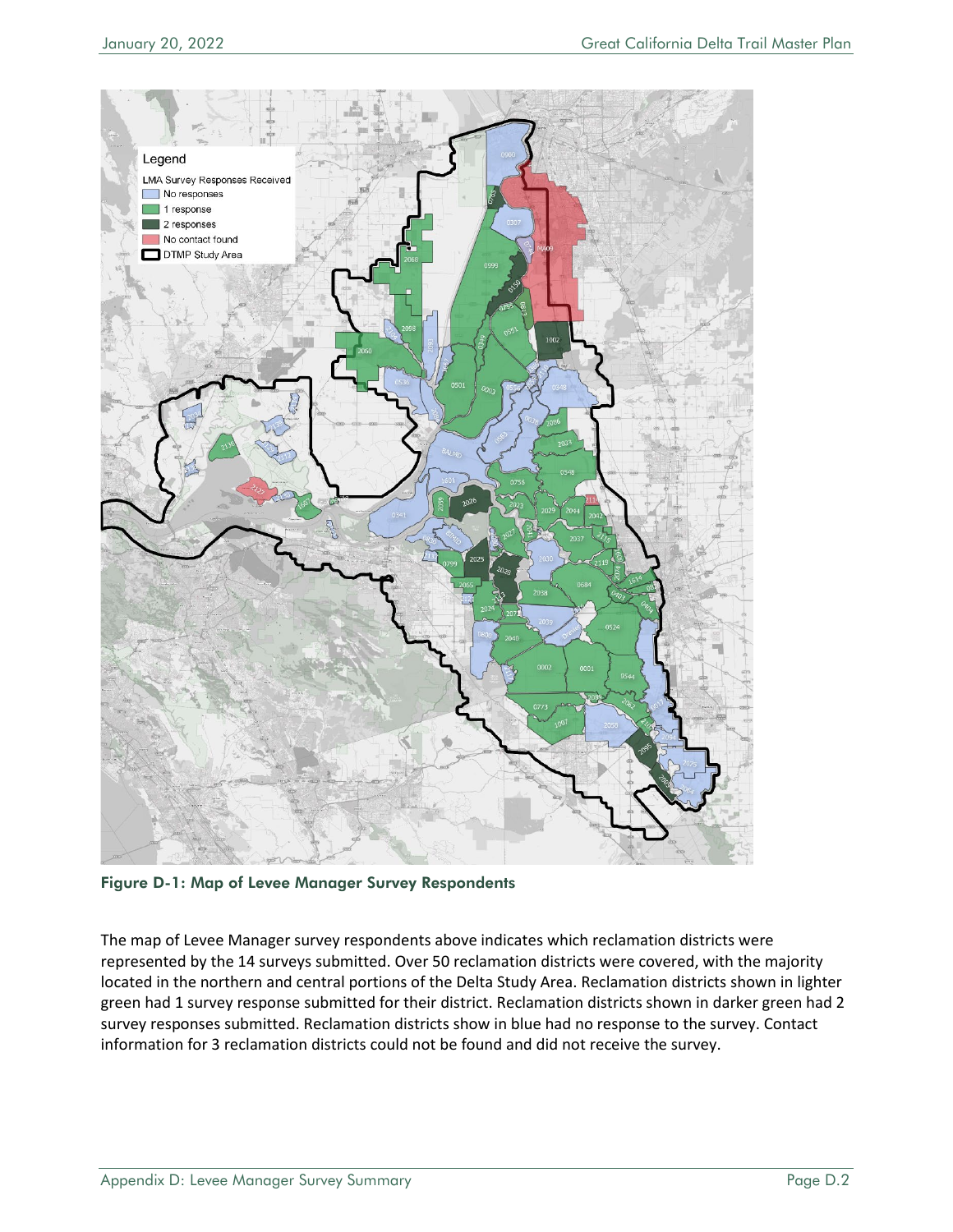## Q1. Are any of the levees you manage and maintain open to the public?



| <b>Value</b> | <b>Percent</b> | Count |
|--------------|----------------|-------|
| Yes          | 35.7%          | 5     |
| No           | 64.3%          | 9     |
| TOTALS:      | 100%           | 14    |

The majority of Levee Managers who responded to the survey indicated that they do not allow any type of public access to the levees they manage and maintain. A little over one-third of the respondents indicated they do allow public access. In the following question, those respondents were asked to identify the type of public access they allow.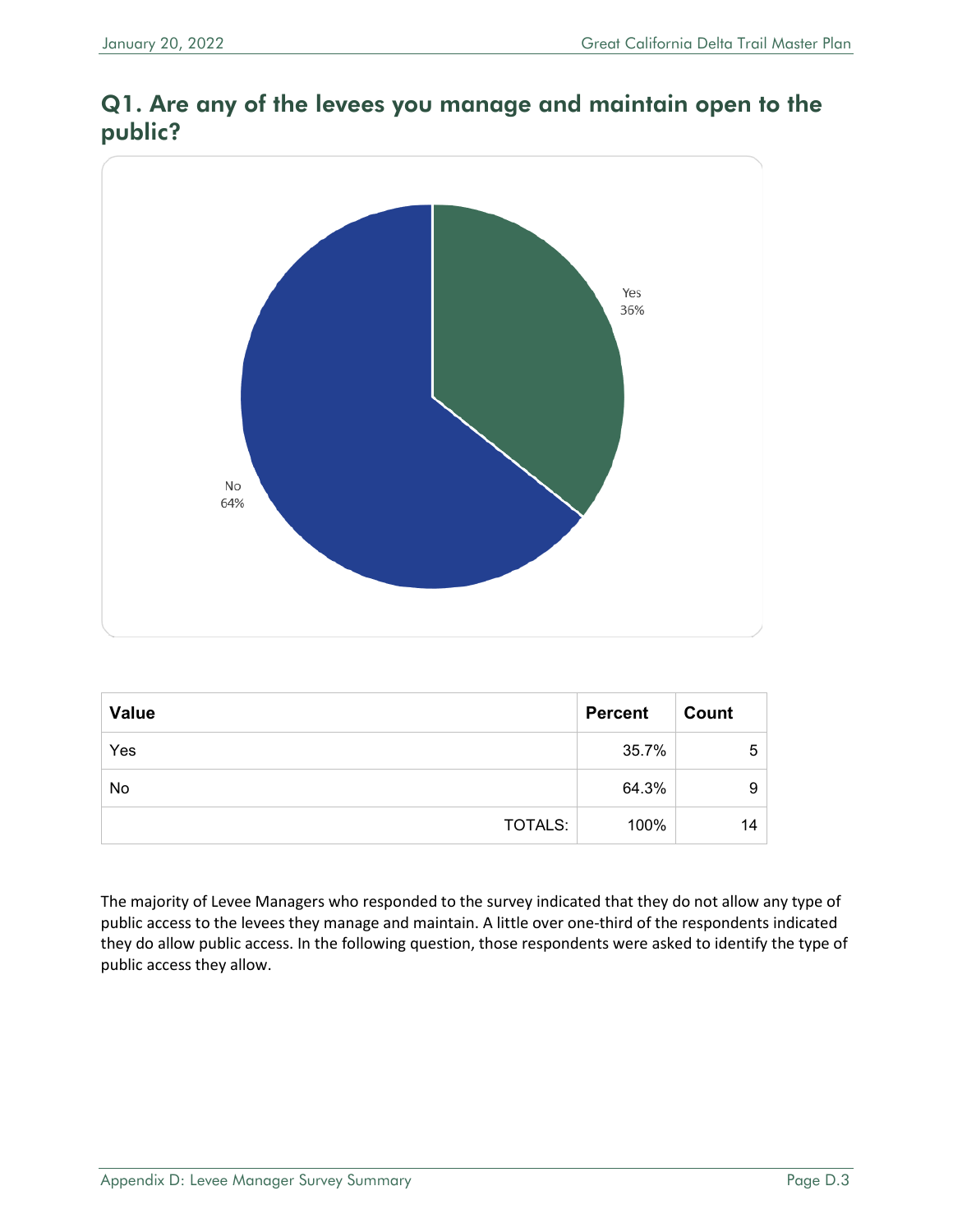## Q2. If you answered yes to the previous question, what type of public access do you allow (e.g. roads, recreational trails, water access, etc.)?

Answers to this open response write-in question included:

*Mainly roads, some recreational trails.*

*Pedestrian path adjacent and below the patrol roads on the waterside of the crown.*

*Roads*

*There are County Roads on Lower Roberts Island (Neugabauer), Lower and Upper Jones (Bacon Island Road, Lower Jones Road), and Terminous Tract.*

*Highway 160. All other access restricted, including parking.*

Levee Managers who indicated that they allow public access on the levees they manage and maintain were asked to identify the specific type of access allowed. Most respondents indicated that public access is limited to specific roads and highways crossing through their reclamation districts. 2 respondents noted that they have trails within their districts.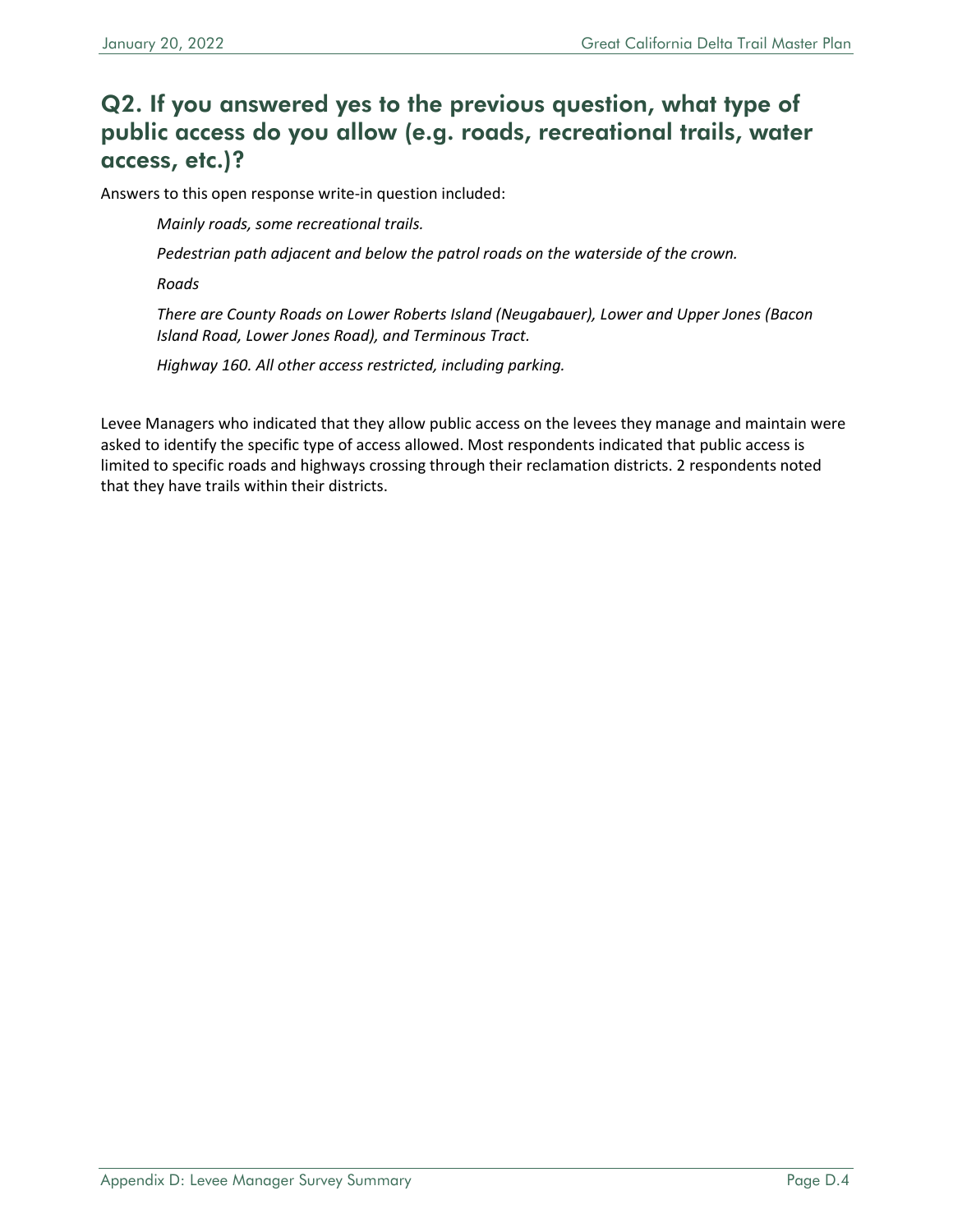

Q3. From your perspective, what are the primary challenges related to public access on levees? Pick top 3 challenges.

| <b>Value</b>              | <b>Percent</b> | Count |
|---------------------------|----------------|-------|
| <b>Trespass</b>           | 78.6%          | 11    |
| Liability                 | 71.4%          | 10    |
| Safety                    | 57.1%          | 8     |
| Maintenance costs         | 42.9%          | 6     |
| Other - Write in          | 35.7%          | 5     |
| Levee structural concerns | 28.6%          | 4     |
| Disruption of operations  | 28.6%          | 4     |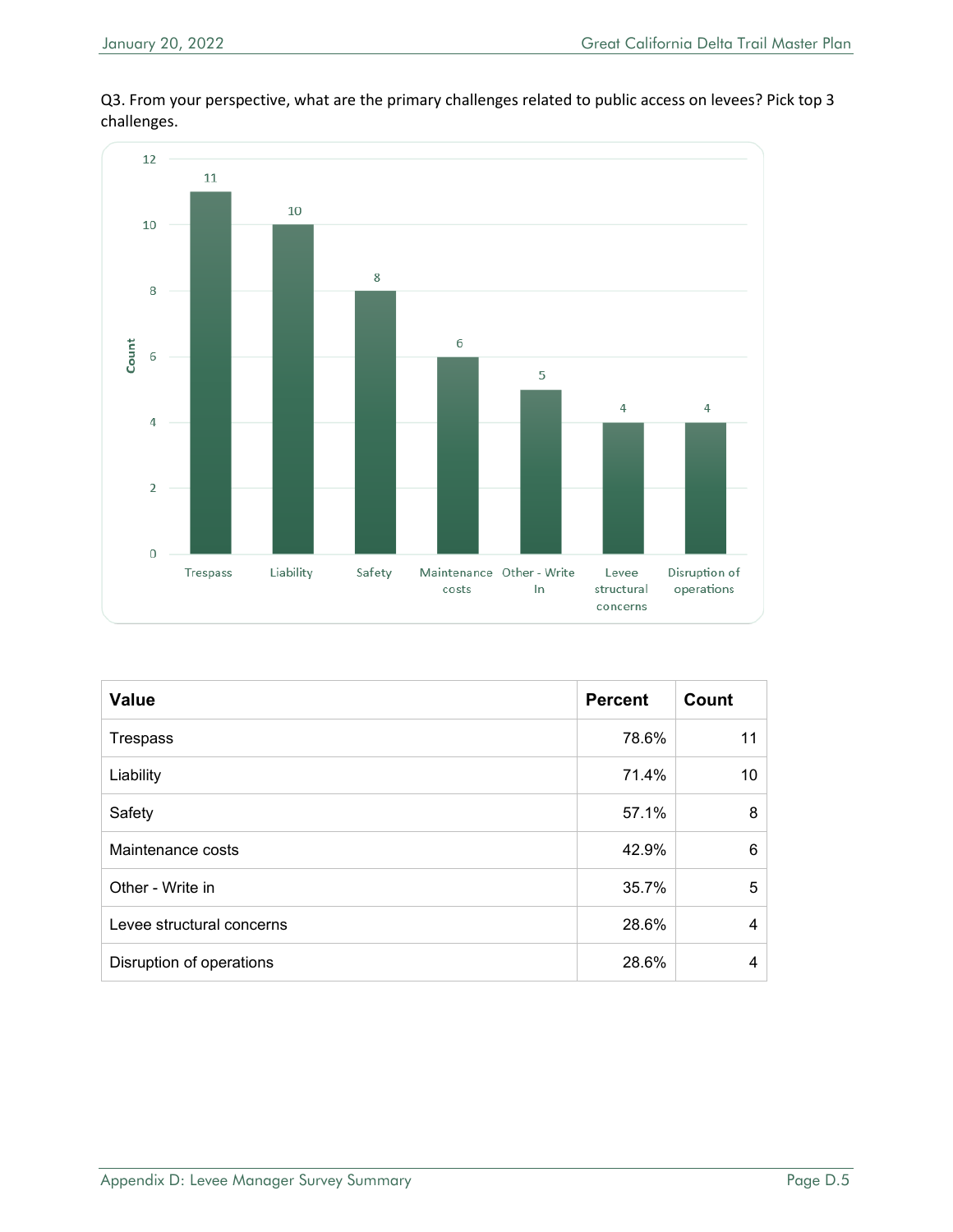This question provided respondents an opportunity to select their top 3 challenges related to public access on levees. Nearly all Levee Managers who responded to the survey indicated Trespass (78.6%) and/or Liability (71.4%) as top challenges. Concerns about Safety (57.1%) were also among the top challenges identified by most respondents. Just over one-third of survey respondents selected "Other" and wrote in a response to this question. Write in responses included:

*Garbage, etc. and vandalism Only way on the levee is by ferry Pollution, crime, homeless encampments SEE ATTACHED LETTER. Vandalism and other criminal activity*

Write in responses, including a letter submitted by one respondent, further clarifies that some of the biggest concerns associated with public access on levees are the specific impacts of garbage, crime, homeless encampments, and vandalism to reclamation district equipment, operations, and maintenance.

#### Question 3 Analysis

"Trespass" and "Liability" were by far the greatest concerns of the Levee Managers who responded to the survey. Responses to the survey, though, did not provide details on specific challenges within these two areas of concern. For example, are the concerns around Liability associated with the threat of lawsuit, or more the potential financial liability and burden from additional public use of their facilities? In addition, understanding the specific impacts related to Trespass that Levee Managers have to deal with, as well as preventative measures taken, are other important details to understand as it relates to planning for the Great California Delta Trail. Clarification around the broad concerns of Trespass and Liability were a primary focus of the follow up discussion sessions.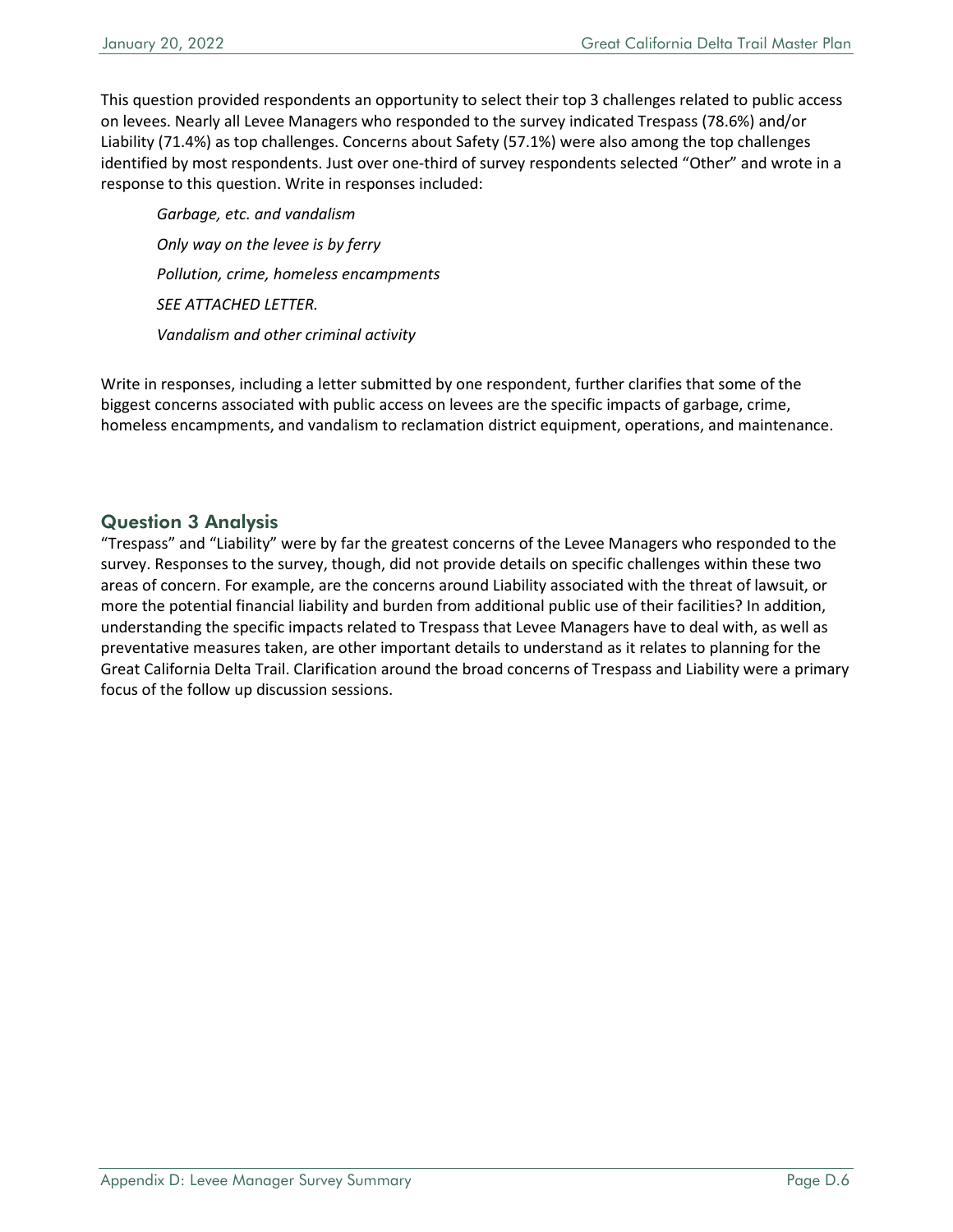### Q4. Are you aware of any examples where public access on levees has been successful? What strategies have been effective?

This was an open-ended write in question to see if there might be helpful examples of public access on levees that could inform the Great California Delta Trail planning process and recommendations. Responses included:

*Not aware of any successes on levees that do not support public roads or highways*

*not aware of anything applicable*

*NO*

*Consistent patrol and coordination with law enforcement for trespassers.*

*no*

*RD 2074 successfully allows pedestrian access to certain reaches of our levee system daily (from down till dusk). A well organized security contractor and vigilant homeowners and other members of the public are instrumental in keeping a safe environment for the public.*

*Not aware of any Not aware of any Bike paths on the levees in the Sacramento area None come to mind, public access brings mostly homeless people, trash and crime No*

*No.*

*No.*

The majority of respondents indicated that they did not know of any successful examples of public access on levees. One response revealed a general skepticism about the ability to allow public access on levees without also increasing the presence of homeless people, trash, and crime. Another response highlighted the need for patrolling and a presence by law enforcement to control trespass in such situations.

Two responses did provide examples of areas where public access on levees has been successfully managed. Notable, both of these examples are in more urbanized and populated regions of the Delta Study Area. While this is a small sample to draw from, there seems to be an overall sense that public access on levees, unless provided with significant resources to monitor and maintain existing resources, may be better suited to urban areas.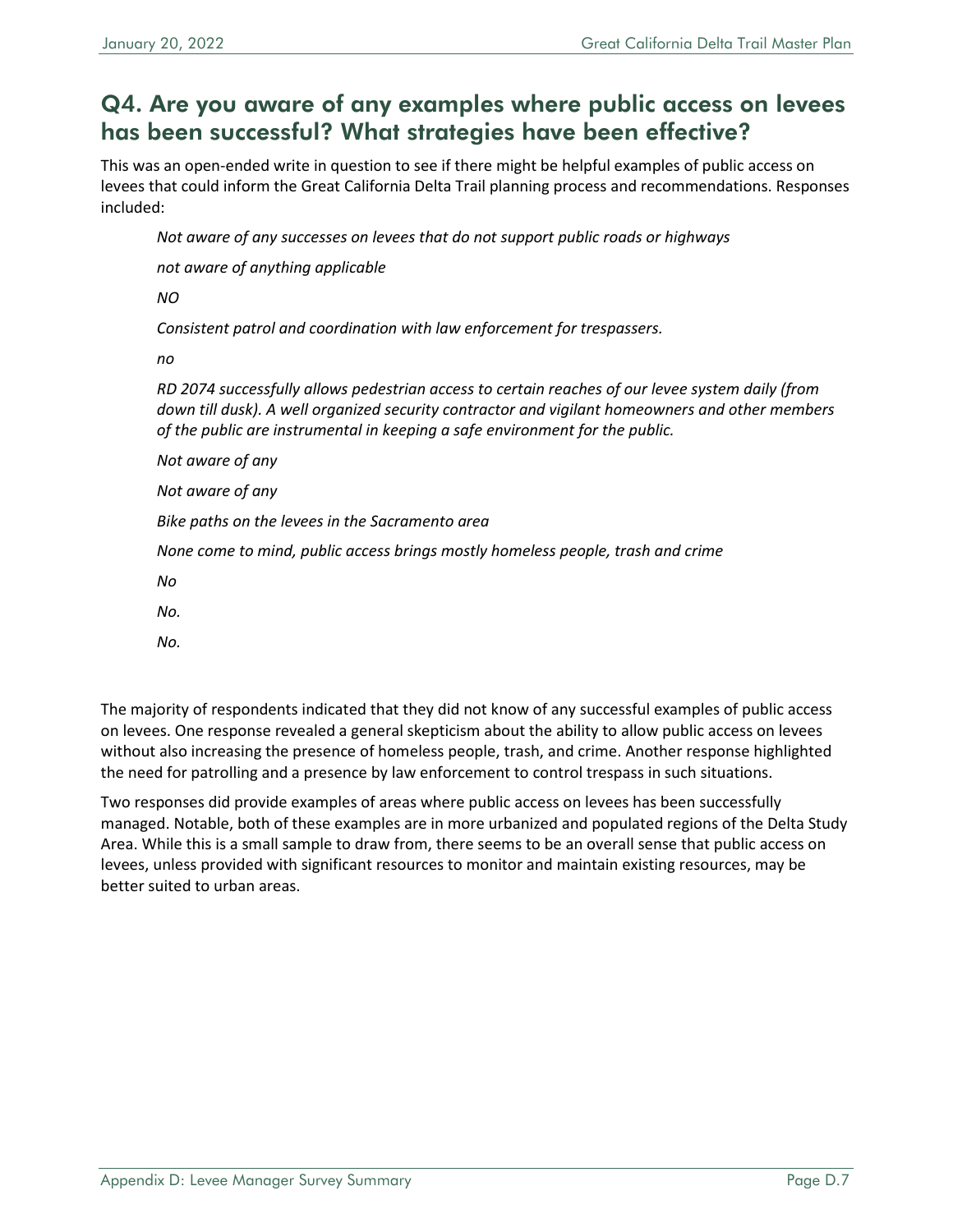## Q5. From your perspective, what conditions or parameters would be needed for public trail use on levees to be considered feasible? Pick your top 3 conditions.



| Value                                                                                 | <b>Percent</b> |
|---------------------------------------------------------------------------------------|----------------|
| Controlling when access is allowed (e.g. time of day, time of year)                   | 69.2%          |
| Limiting types of use (e.g. non-motorized only)                                       | 46.2%          |
| Measures to restrict access to certain areas (e.g. fencing, gates)                    | 46.2%          |
| Other - Write in                                                                      | 38.5%          |
| Enhancing security (e.g. patrols, trail cameras)                                      | 30.8%          |
| Enhancing safety features (e.g. trail locator system / markers)                       | 15.4%          |
| Providing clear guidance on access and use (e.g. maps, signage, directions,<br>rules) | 7.7%           |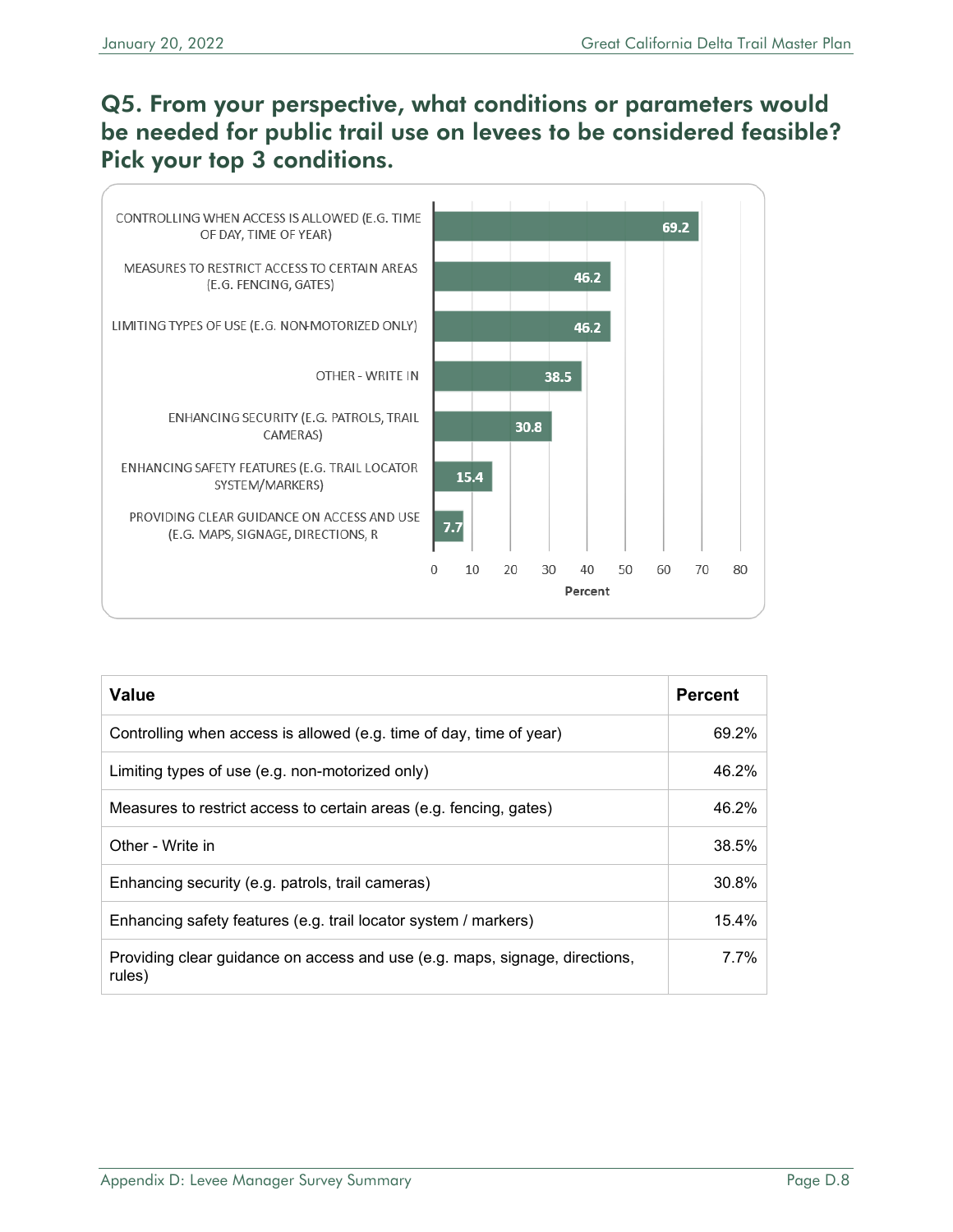This question provided respondents an opportunity to identify specific conditions or parameters that might make public trail use on levees feasible. From the choices provided, the only condition identified by a majority of respondents was "Controlling when access is allowed" (69.2%). Just under half of the respondents selected "Limiting types of use" (46.2%) and "Measures to restrict access to certain areas" (46.2%). Just over one-third of survey respondents selected "Other" and wrote in a response to this question. Write in responses included:

*Design along waterside of levees supporting public roads*

*No one permitted on the working ranch without a liability waiver and an agreement by the project proponent to defend and indemnify landowners and their vendors (chemical applicators, etc.) from all liability and risk*

*None - all private property - no way of securing residences and club houses - trespass already a problem and there is no legal access*

*Simply not feasible. No way to supervise usage creating safety issues and risking theft and property damage.*

*This assumes that public access could be made feasible. I do not think public access is feasible even with limitations.*

While one response did indicate that design of trails along the waterside of levees could support public access, most of the write in responses reveal a fairly high level of skepticism that any measures or conditions could make public trail use on levees feasible. Combine this with the fact that only one of the multiple choice responses was selected by more than half of the Levee Managers, and it is clear that many significant challenges exist with considering placement of public trails on levees.

As seen in prior responses, major concerns are centered around issues of Liability and Trespass. One response even notes the need for specific liability waivers for anyone entering the property and agreements in place with the trail managers to protect landowners and contractors from all types of liability and risk.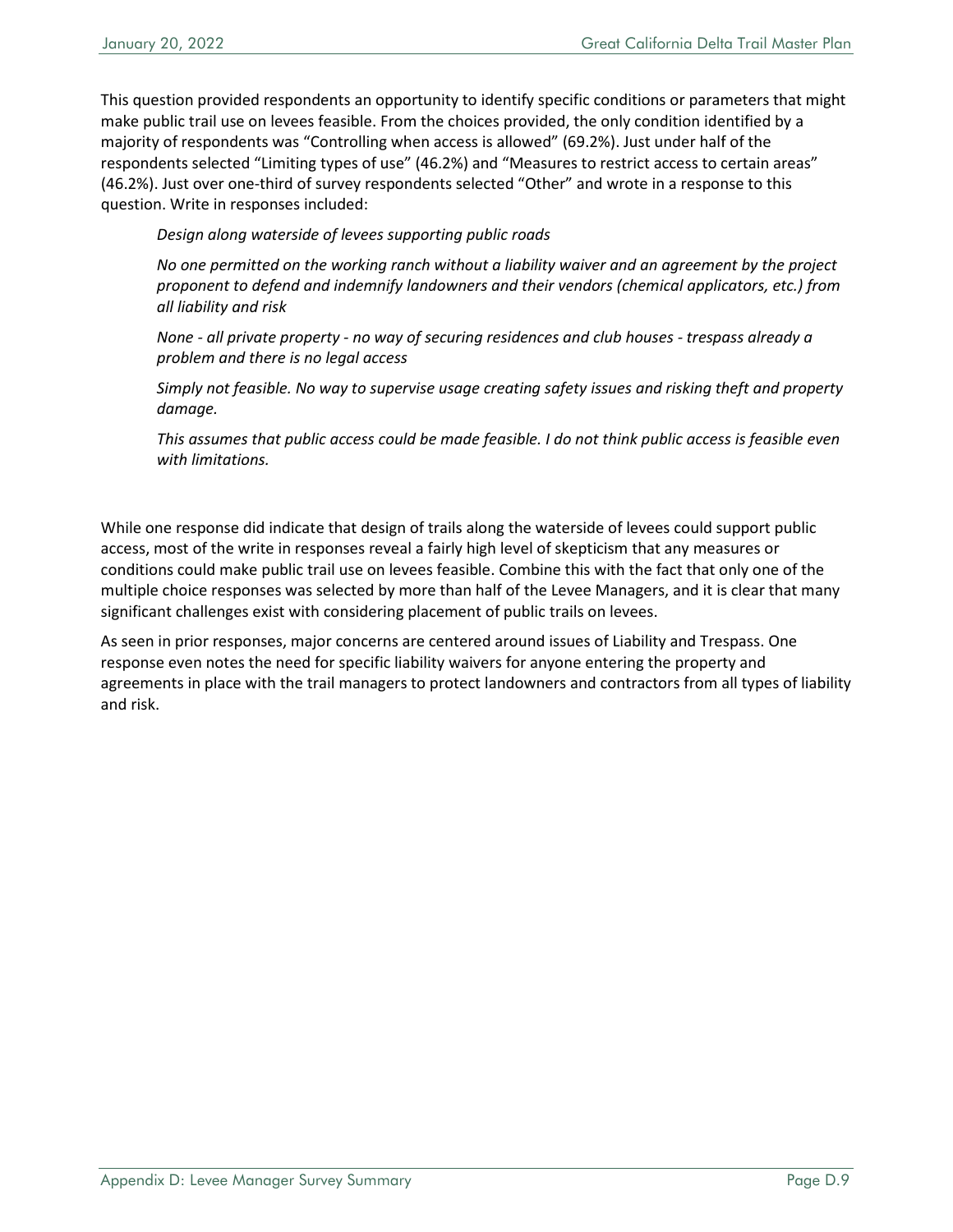Q6 In some cases, establishing public trail access provides mutual benefits to levee owners / managers and nearby landowners. Which of the following might increase your interest in considering public trail access on any portion of the levees you manage and maintain? Pick your top 3 options.



| <b>Value</b>                                                                                    | <b>Percent</b> |
|-------------------------------------------------------------------------------------------------|----------------|
| Other / Additional Comments - Write in                                                          | 50.0%          |
| Public trail access open us new levee maintenance funding opportunities                         | 42.9%          |
| Public trail operators pay for levee trail / service road construction                          | 42.9%          |
| Public trail operators pay for levee trail / service road maintenance                           | 35.7%          |
| Public trail operators pay for levee vegetation maintenance                                     | 28.6%          |
| Public trail use has a positive impact on public perception of Delta levee<br>managers / owners | 7.1%           |
| Public trail use increases awareness of special places in the Delta                             | $7.1\%$        |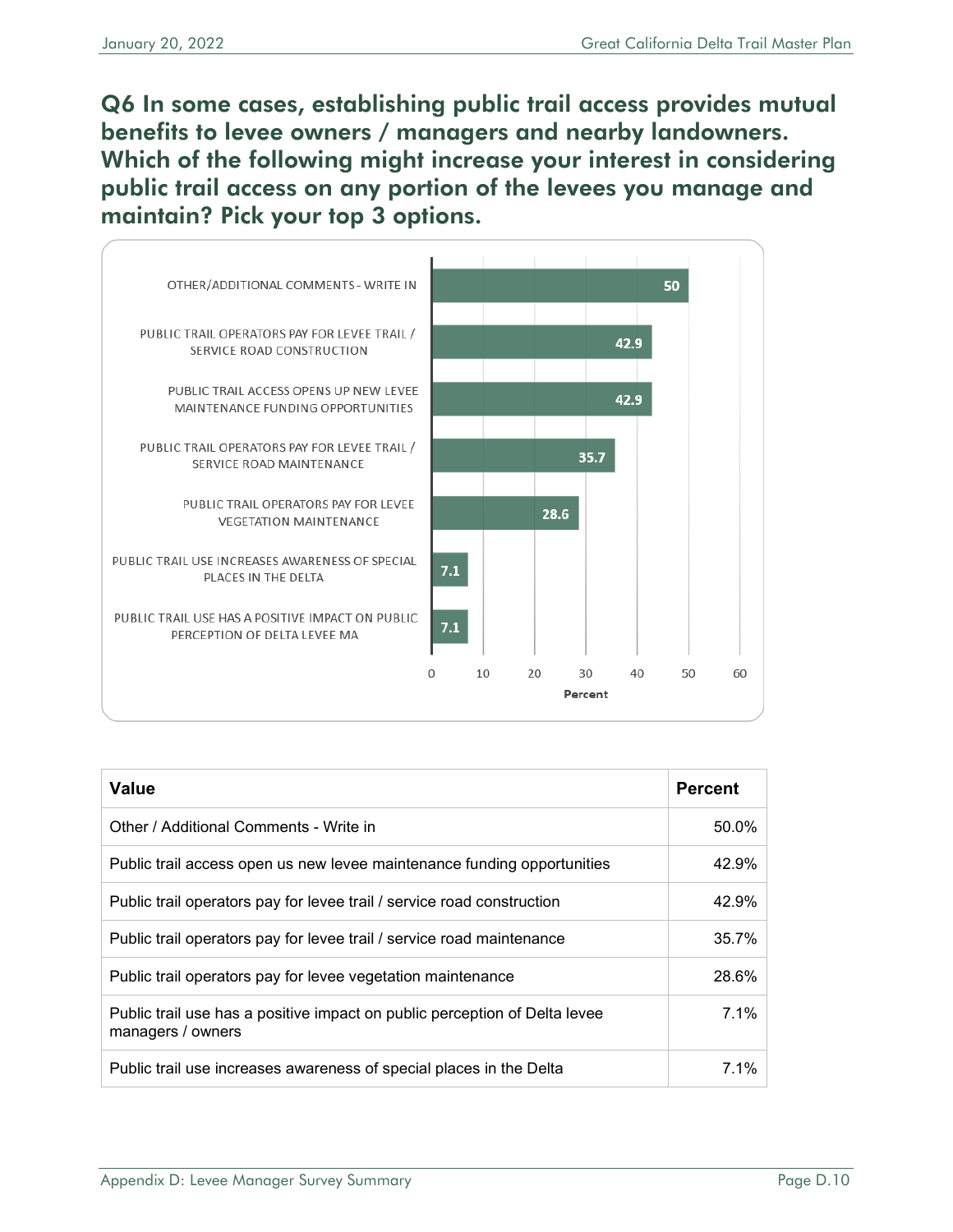This question focused on identifying any perceived benefits that could be realized by allowing public trail access on levees. Notable, half of the Levee Manager respondents chose to write in a response to this question. Also of note, the option to write in a response surpassed any of the potential financial benefits that could be selected as a response to this question. The write in responses included:

*I do not believe that benefits can outweigh negatives.*

*Link to levee improvements to provide a larger levee to support trail*

*No advantages apparent.*

*None of the above*

*Not interested in adding more access to reclamation district facilities.*

*Use of land in the middle of a working farm for recreation provides no benefit to the landowner. It is a public burden that the rights of way did not anticipate.*

*We see no advantages - only disadvantages. We are a private property surrounded by private property. Trespass is a problem. We already have the risk of theft and property damage*

One response suggested that trails could be supported with a link to levee improvements that increased the size of the levee. Beyond that, overall responses indicate a very low level of support for allowing public trail access on levees, at least from the standpoint of realizing any meaningful benefits to the landowners and to levee operations. As one respondent noted, "I do not believe that benefits can outweigh negatives."